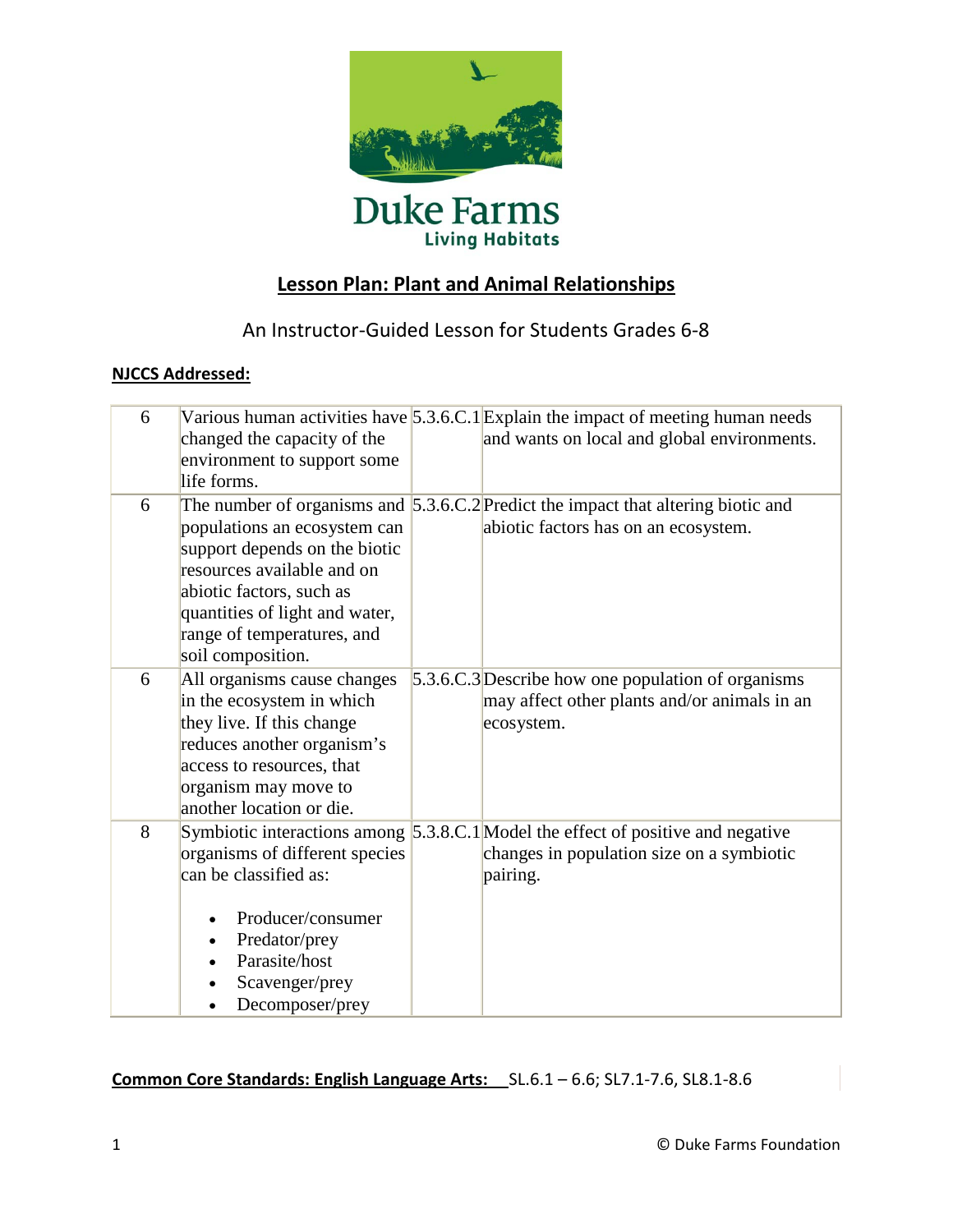Goal: Students will be able to describe 4 different relationships that occur between plants and animals and generate hypotheses about plant and animal relationships.

**Objective**: Students will be able to define the following plant and plant/animal relationships: mutualism, commensalism, predation and parasitism and find examples in the field.

**Objective**: Students will be able to identify the impact of humans on these relationships.

**Objective**: Students will be able to identify the importance of habitats to ensure these plant/animal relationships.

**Objective**: Students will be able to look at environments around them and explain examples of plant relationships they see.

#### **Materials Needed:**

- Clipboards with pencil/pen attached
- Duke farms Eco-Kit (requires a \$250 refundable deposit) 1 per instructor, more if desired
- Plant Relationships Lesson Plan and Activity Sheets 1 per student
- Duke Farms Map Available at Front Desk in Orientation Center

#### **Duration:** 2.5 hours

#### **Distance traveled by foot:** Approximately 2.25 miles

#### **Vocabulary:**

Habitat, predation, mutualism, commensalism, pollination, parasitism, lichen, carnivorous, symbiotic, ecosystem, environment, acorn, squirrel

#### **Procedure:**

#### *Introduction*: (5 minutes)

Assemble all students in the Farm Barn Orientation center. Here you can obtain an Eco-Kit and a Duke Farms Map. Please use this time to have the students use the restroom as facilities are limited once you head out into the field. Explain to the students that they are at Duke Farms, a property dedicated to protecting and creating habitats for native plants and animals. Review what a habitat is with your students. (A habitat is a home for animals.) Explain to the students that they will be going outside on a hike to view plant relationships. Ask them if they can guess what type of plant relationships they might see outside. If they are having trouble, ask them how plants function in the natural world. Why are they there? What do they do? Explain to them that plants are parts of the habitat. The health of a habitat determines the success of all species in that habitat. It is important that all parts of the habitat are there in order for the ecosystem and the environment to remain healthy and productive. We are going to go out and look for partnerships so we have a better understanding of the important role plants play in the environment and to consider what would happen if one of the partners is removed from the environment.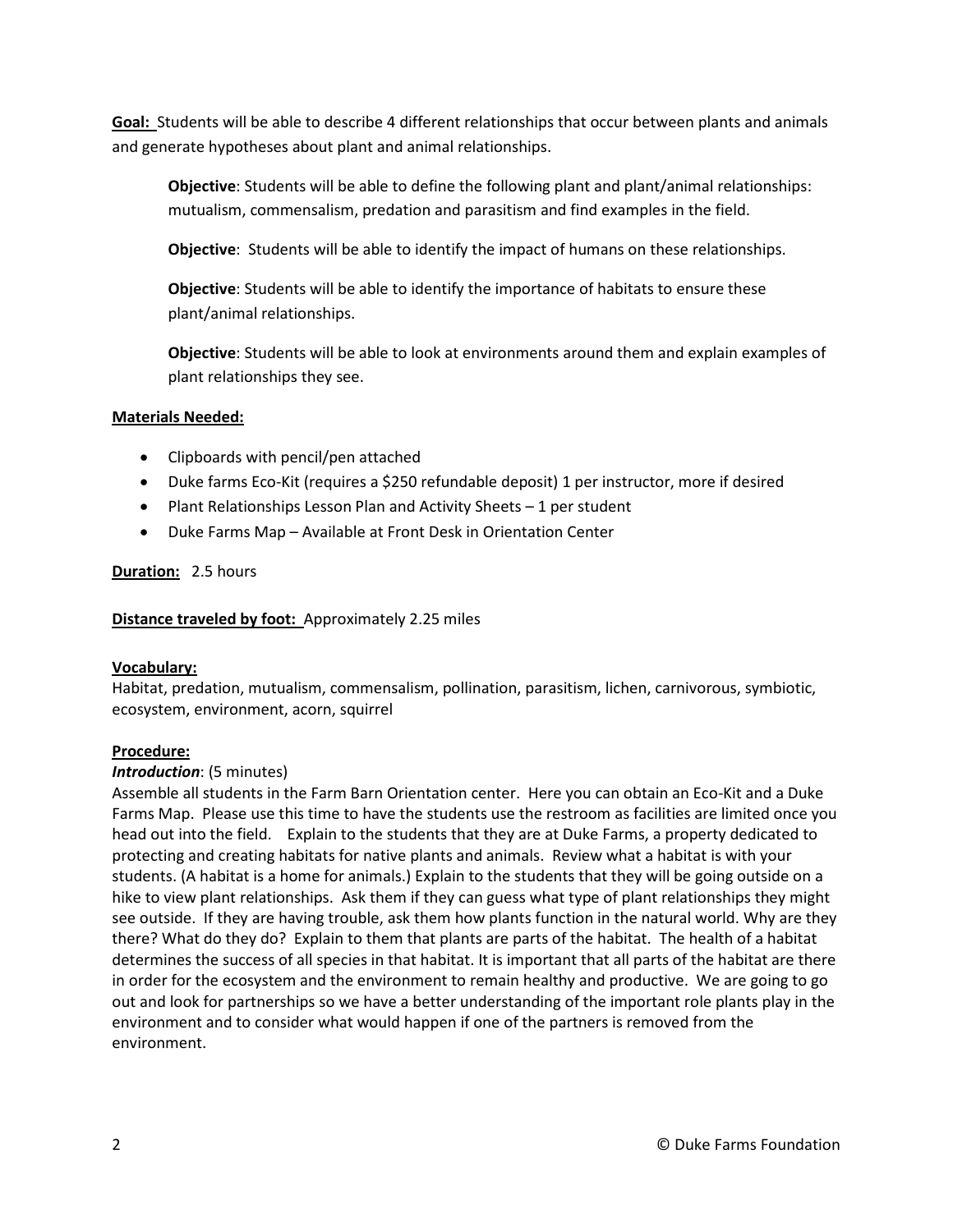#### **Introduction Activity**: (15 minutes)

Have the students gather in front of the Ecosystems Services wall in the Education Area (What's the name of this?) Review the parts and importance of an ecosystem with the students by using the information contained on the rotating interpretative panels. Ask them if they can summarize how each part of an ecosystem is connected to the other.

Have the students move over to the Regenerating Habitats and Protecting Wildlife interpretative panels. Here you will find 3-sided panels that explain the relationship of animals and plants to their habitats. Have each student choose a panel and read each side. On one side of the panel the student will be asked to connect the plant or animal they are learning about with another plant or animal that can be found somewhere in the rest of the panels. After 5 minutes, have the students move to a panel that connects with what they were just reading about. In some cases more than one student will be at a panel. Have them repeat the process one more time. Ask the students to share with the group what their two related species were. Ask them to analyze what this activity exhibits in the way of interconnectedness of one species. Ask them to predict what would happen if one of their species was removed from the habitat.

Explain that they are now going to head outside for a hike (long walk through nature) to examine other plant relationships. Explain that they will be looking for animals and insects and in order to see them they must be quiet in the habitats.

#### Eco-Kit Review and Distribution (5 minutes)

- 1. Explain to the students that they will be looking for habitats around Duke Farms. They will be using some of the same tools that scientists use to look for habitats. Go through the Eco-Kit, telling the students the names of the tools and how they will be used out in the field. When the time comes in the field you may have to explain this again and guide the students in their use.
- 2. Explain to the Students that we are borrowing these kits, they do not belong to us and we must be very careful to make sure we bring them back exactly as we borrowed them.
- 3. Distribute the Eco-Kits. Ask the students to refrain from opening them until they get to their first stop on the hike.

#### **Activity:** (1.5 hours)

1. Depart the Farm Barn Orientation Center via the front doors and follow the gravel path to the right. You will pass a pavilion with a Green Roof on it on your left. Keep following the gravel walk to Habitat Lane. Bear right to follow Habitat Lane across Duke Parkway West. There is button to press to indicate to cars that you will be crossing the road. Wait for the cars to stop before crossing.. When you cross into the core of Duke Farms you will be on a paved road. Very close to the gate you just passed through there will be a set of boulder Stairs on your left. Have the group descend the stairs and gather in the wood-chipped area next to Duke's Brook. If the students are quiet they should be able to see turtles and hear frogs and birds. Here is a great place to talk about animal relationships. Ask them what a predator is. (A living organism that consumes another living organism) Ask who would be the predator in this brook. (turtle would eat insects, heron will eat fish, frogs eat insects) Ask them if they can think of any other animal relationships that happen in this habitat? What happens to the dead or dying animals? Who eats the turtle? Who eats the heron? Ask them to take a look at the plants around the pond. What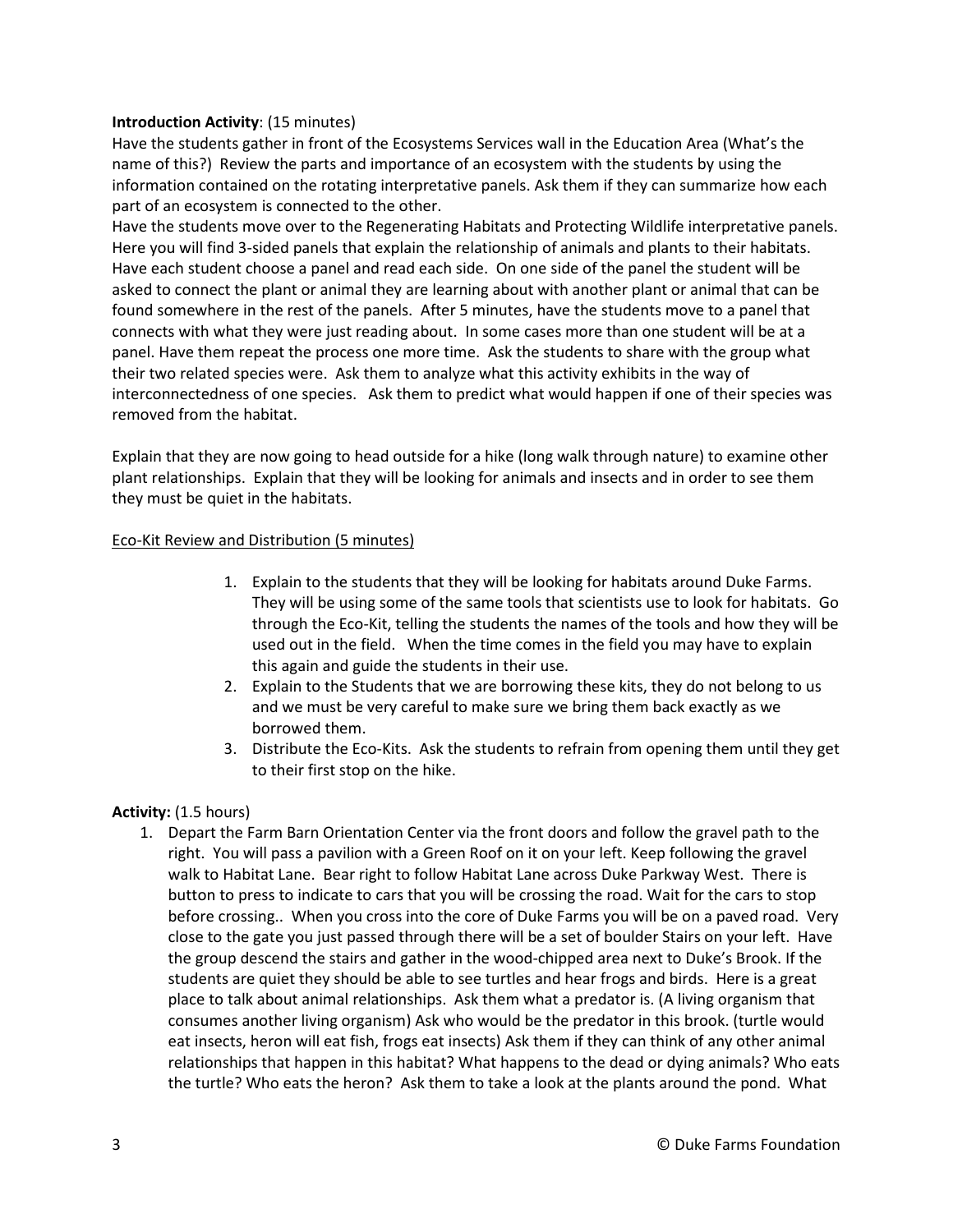relationships do plants have to the animals they just named? What role do plants play in the lives of the animals?

- 2. Now that the students are thinking about the role plants play in an ecosystem, have them go back up the boulder steps and turn left to continue along Central Way and then bear left onto Habitat Lane, this is a gravel roadway. On the left will be Duke Brook and on the right is Hay Barn Meadow.
	- a. Walk a short ways along Habitat Lane and then stop to look at the meadow. Ask the students to describe what they see. They will see flowers and grasses and insects and birds flying around. Ask the students if they see any insects on the plants. Are the insects on the flowers or the stems? Ask the students why they think those insects are there? What are they doing? In the meadow you will find two types of plant relationships. The first students will probably notice is *mutualism.* Mutualism is the relationship between two organisms in which each species receives a benefit from the relationship. *Pollination* is an example of mutualism. Ask the students why the insect is on the flower? What is the insect getting from the flower? (Nectar – food) What is the flower getting from the insect? (The insect is moving pollen from flower to flower that eventually fertilizes the ovary creating a seed, the insect is helping the plant to reproduce). When both species benefit – flower gets to reproduce and insect gets to eat – this is called mutualism. Can they find a couple more examples of mutualism in the meadow? Have them explain it to you. Ask them what would happen if one of the partners in this relationship disappeared (because the meadow was mowed into a lawn or the insect was killed by pesticides). Have them defend their answer.
	- b. Have the students walk a couple hundred yards further up Habitat Lane and then spread out along the meadow in the grass. Have them examine the leaves, stems and flowers of the plants. They must do this gently! They do not want to break the stems or leaves of the plants or disturb any animals they may find. Ask if they see any insects on the plants? Have them describe what they see. What is that insect doing there? What is the insect getting out of the plant? What is the plant getting out of the insect? Chances are the students will find aphids on the plants (if they are having trouble – have them be sure to check the bottoms of the leaves, that's where insects pests like to hang out!). Aphids are piercing-sucking plant pests, sometimes called plant-lice. This is an example of *parasitism*. Parasitism occurs when one species gains its nutrition at the expense of another species. In this case the aphid is a parasite on the milkweed. The aphid may eventually kill the milkweed. The milkweed receives no benefit at all from the aphid but the aphid gets nutrition from the milkweed. Ask the students to defend the importance of the aphid. What role does it play in the ecosystem? (food for other animals, milkweed population control) Have the students examine the meadow for other examples of parasitism and show them to you and justify their reasoning for believing it is parasitism. What would happen if one of the partners disappeared?
- 3. Once you are finished examining the meadow, continue along Habitat Lane to Woods Lane. Here you will make a right onto Wood Lane. Woods lane takes you through a forested area. This is a woodland habitat (this is the 3<sup>rd</sup> type of habitat you have visited – brook, meadow, and woodland). As you enter the woodland, ask the students to compare this habitat with the other two habitats. What is different (shade, large trees, shrubs)? What is the same? (plants, insects, birds) Now that the students have witnessed and examined 2 different types of plant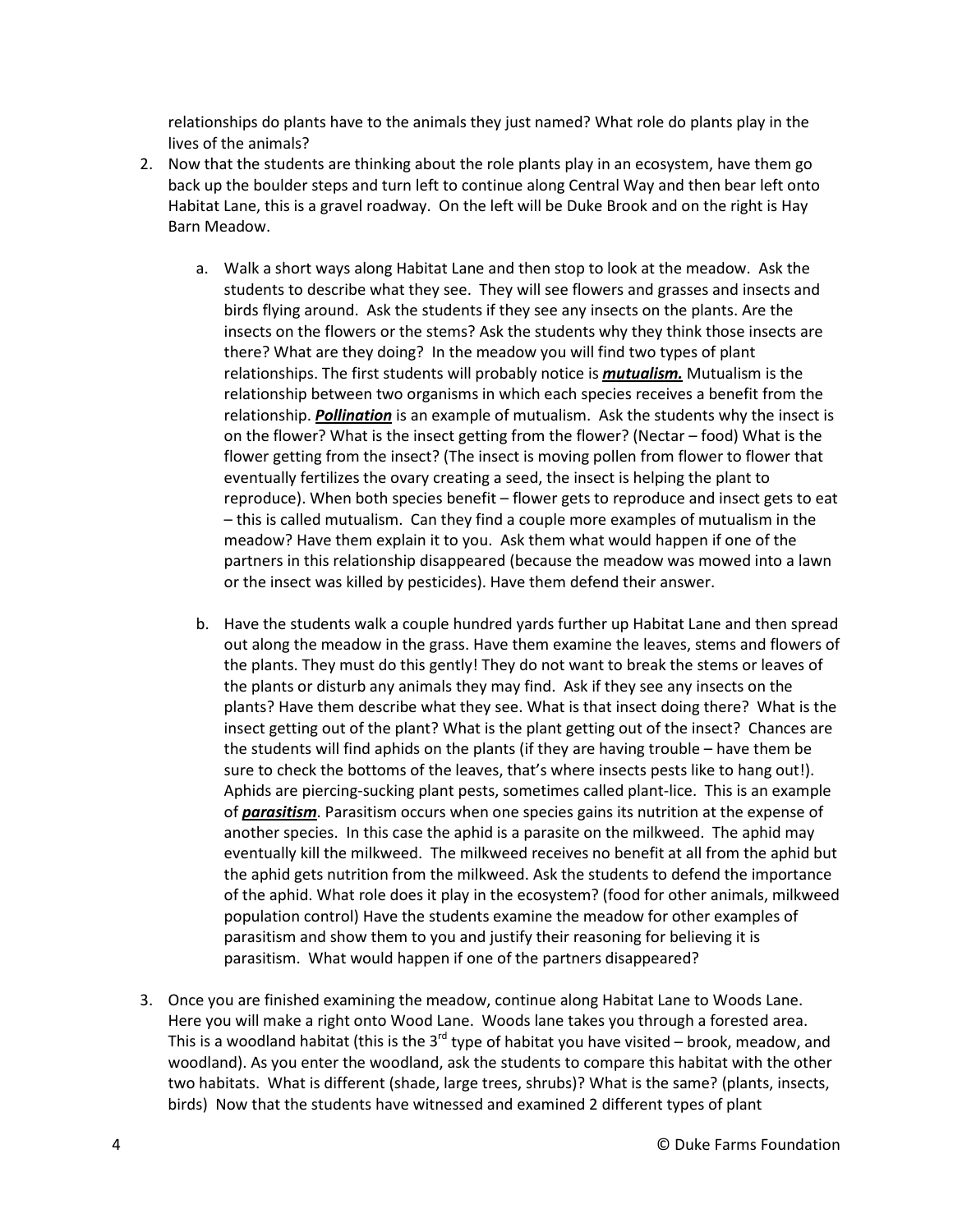relationships, can they find any examples of those relationships in this habitat? (Parasitism – caterpillars on tree leaves, mutualism – squirrel and acorns). Another type of plant relationship is evident of you look at the trees in the forest. Look closely at the bark of the trees as you follow Woods Lane. Do you notice anything growing on the bark? (You should find blue-green splotches on the bark. This is lichen. Lichen is a symbiotic relationship between an algae and a fungus. The algae photosynthesize making food for the algae and the fungus while the fungus gathers moisture and offers protection for the algae. This relationship is mutualism. The tree provides support to the lichen, but the tree is neither helped nor harmed in this relationship, commensalism.) Ask the students what they think these splotches are. Ask what they think the tree gets from this relationship? What does the lichen get? Explain that there are some relationships in an ecosystem in which one partner benefits and the other partner does not benefit and is not harmed from the relationship. This type of relationship is called *commensalism*. Do they think there is anything that would eat the lichen? What type of relationship would that be? Do they think the lichen might provide shelter for another organism? What type of relationship would that be?

4. Once you have taken a close look at the woods, continue along Woods Lane to the wood chipped pathway on the right. (you should be able to see concrete steps in grass as you look up the path) Follow this pathway, which will take you in front of the Old Foundation and through the Great Meadow. Remind the students to keep an eye out for plant relationships as you walk along. Continue along this wood-chipped path making a right onto the Great Meadow Path. Very quickly you will come to a 'Y' in the path. Follow the trail to the left of the 'Y' which will take you to the Orchid Range. You will go through a small section of meadow, cross over a paved roadway (Central Way) and follow another gravel path to the Orchid Range which is a glass Conservatory. Before going in, explain to the students that they are entering a Conservatory. Ask them if this is a man-made or a natural habitat. (Man-Made) They will be visiting a replica of a South Eastern Coastal Plain Habitat. Be sure they now where the south east is (Florida, Louisiana, and that they know what a coastal plain is – along the Gulf of Mexico or Atlantic Ocean) Take them inside the Conservatory. You will find a garden area when you walk inside. This is the replica Southeast Coastal Plain. You will also find laminated cards that tell you what each of the plants is. Locate one of those and bring it with you as you walk around the display garden. Locate the carnivorous plant collection. Here you will find pitcher plants, sundews and Venus fly traps. These plants have evolved to eat insects because they live in nutrient poor soils. The soils do not provide the nutrient the plant needs to grow so they get these nutrients from insects they capture and digest. There are a few ways these plants capture their prey. They all attract their prey with sweet nectar the insect would like to eat. A pitcher plant lures the insects into the pitcher and downward pointing hairs keep the insect from being able to exit, enzymes digest the insect. Sundews trap the insect on sticky hairs and then the leaf folds over the insects and doesn't open up again until it is digested. A Venus flytrap traps the insect inside its leaves after the insect trips a couple of trigger hairs located inside the trap. Pitcher Plants and Sundews can be found in bogs throughout New Jersey. This type of plant relationship is called *predation*. This is when one species consumes another species. Can the students think of other Predation examples in nature? What is the benefit to the ecosystem of this type of Plant Relationship? What will happen to ecosystem if one of these partners is removed? These are all flowering plants. How does the plant get pollinated if the plant is eating all of the insects that come near it? The flowers of these plants are formed very high above the leaves so that insects are able to pollinate the plant without the potential for being digested! Once you have examined the carnivorous plants, take a walk into the tropical orchid display.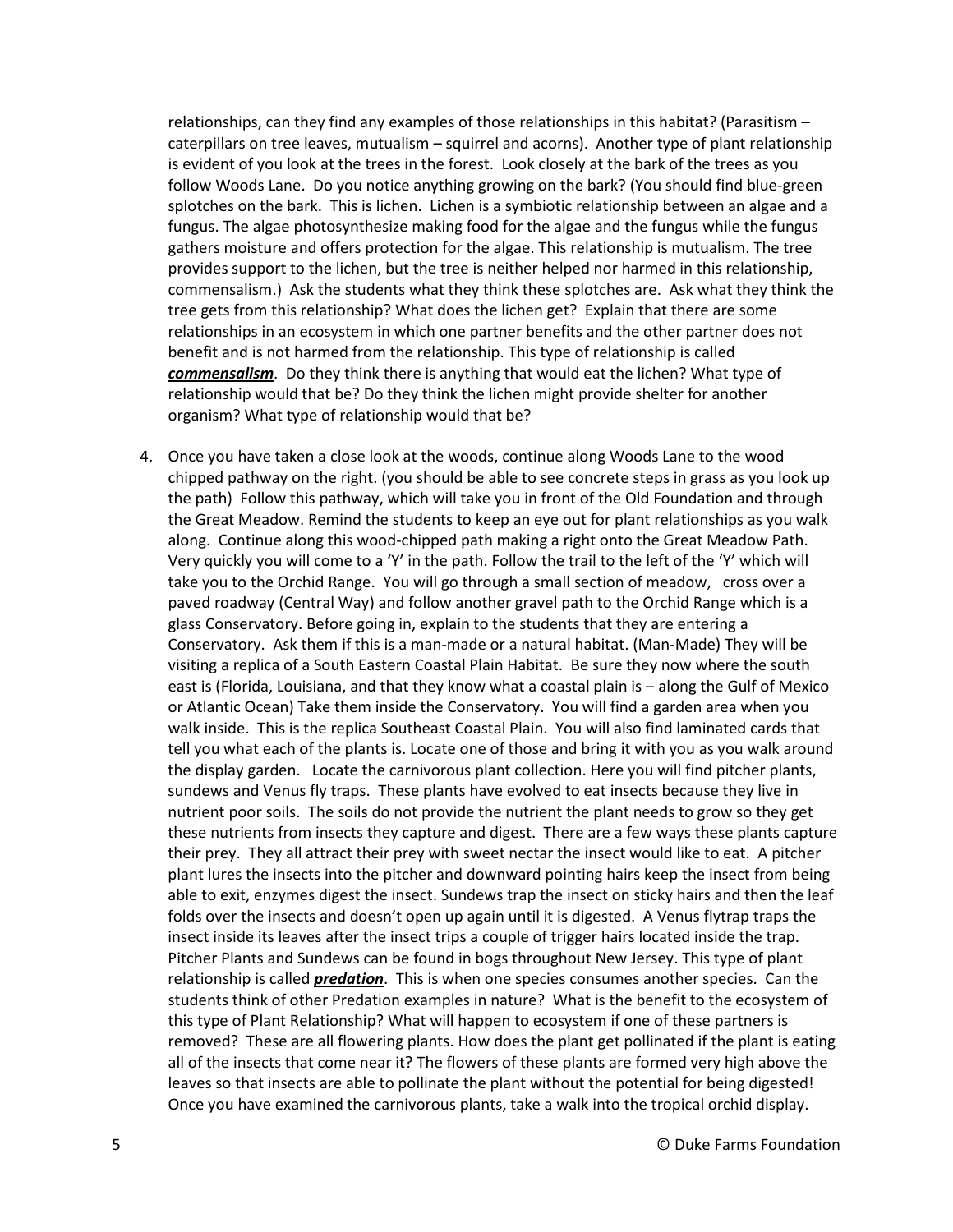Though you may not see any of the plant relationships going on here, it is important to remember that plants like these grow in the wild somewhere in the world and are part of an ecosystem.

5. Once you have finished in the Orchid Range, go out the front door, bear left and follow the path to the paved road, Central Way. Make a left on Central Way. Follow Central Way to Railroad Way. Make a left on Railroad Way and then a Right on Research Path. Research Path will take you through a small amount of woods and a meadow. Have the students continue to look for examples of the 4 types of Plant relationships they have learned about so far. Also ask them what type of habitat they are in as they move through various types. At the statue of the Bull you will continue right and go past the Hay Barn which contains statues. Make a right on the path that goes through the Hay Barn, and then a left on Central Way. You will walk under an allee of trees (a row of trees on both sides) and will eventually end up back at the gate. The crossing guard will assist you in crossing Duke Parkway West. Return to the Farm Barn Orientation Center. As you walk back ask the students to look for more examples of each of these types of plant relationships. There is space on their activity sheet to write it down. (animals living in holes in trees, nests in trees, mammals with seeds, birds eating seeds of plants, vines growing on trees, caterpillars on leaves)

#### **Conclusion:**

Review with the students what the various types of plant relationships are. Ask them if they found any other examples along the way that they would like to share with the class. Ask the class for a volunteer to summarize the inter-connectedness of plants and animals in the environment. Ask a student to explain what would happen if just one of the pieces of the relationship were missing. Ask the students what they are going to go home and tell their family about what they learned today.

#### **Do this at Home or at School:**

Students can take their family and friends on a hike and look for examples of each of these types of relationships in their backyard, schoolyard or local park. Students should explain each type to their family and friends.

#### **\*\*DISCLAIMER\*\***

Duke Farms serves as a habitat for native plants and animals. Care should be taken when exploring the grounds. Hazards such as open waterways, roadways with bicycles, poison ivy and stinging and biting insects are present on the property. Adults are responsible for the minors in their care. Precaution should be taken to avoid prolonged exposure to the sun as well as to biting and stinging insects. Participants should bring water with them. Participants should familiarize themselves with potential hazards and act accordingly. This is a carry-in, carry-out facility so all garbage created during your program should be taken back with you to your school.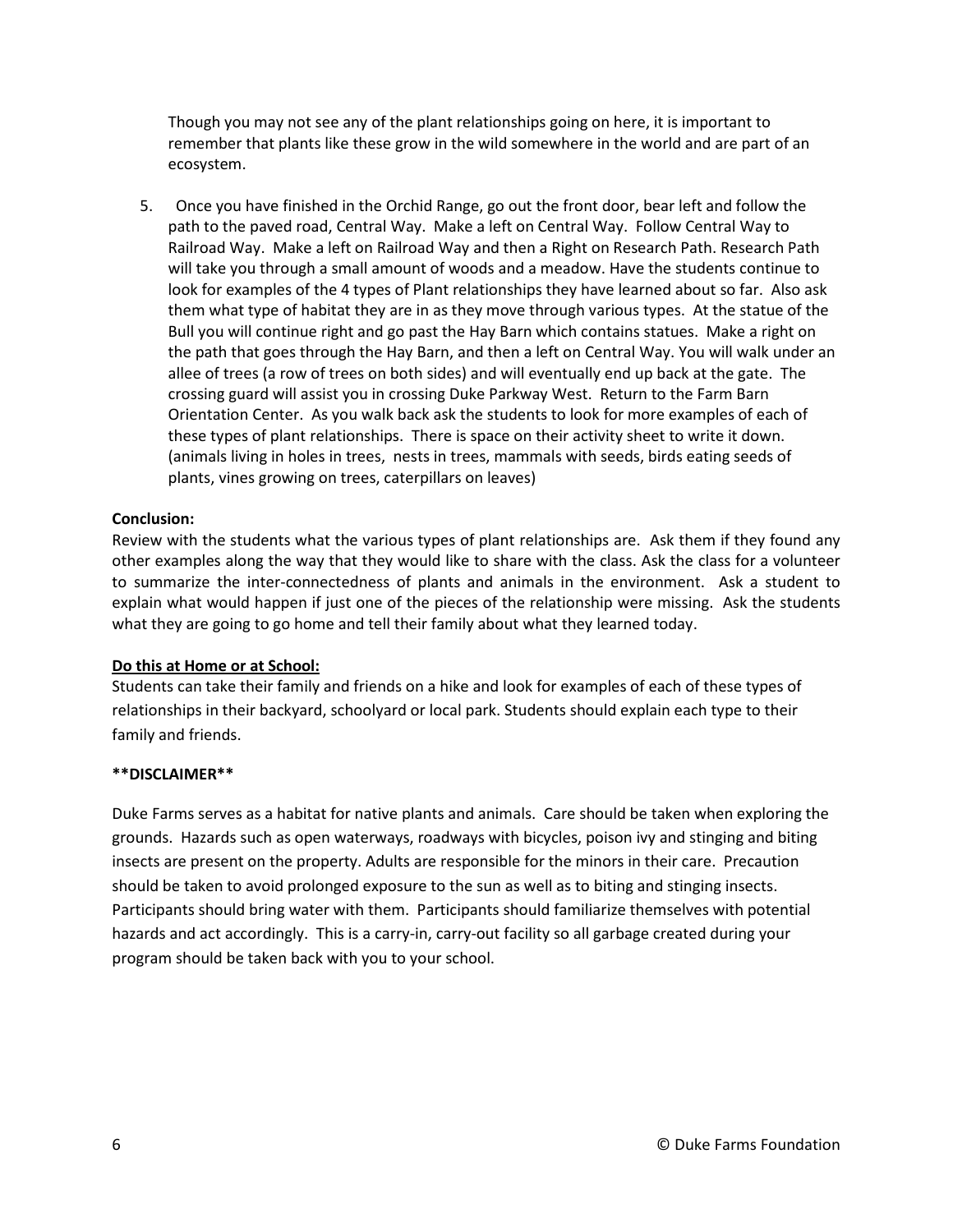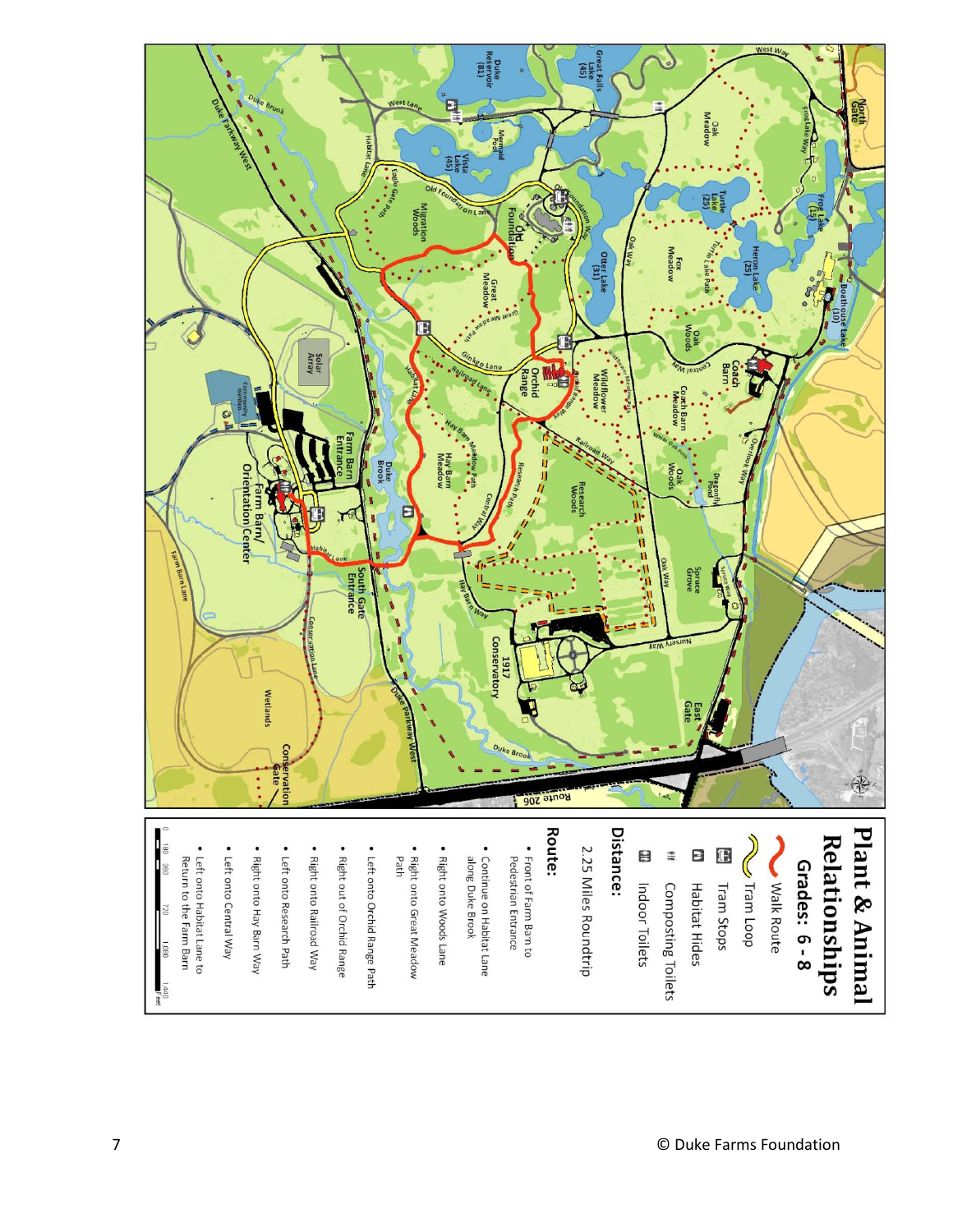## **How to Use Binoculars**

This information is adapted from the Sister Shorebird Schools Arctic Nesting Curriculum.

Usually, we must account for a difference in eye strength when using binoculars. Center-focusing binoculars have an adjustment to compensate for eyes of unequal strength or vision. You will notice that only one eyepiece is independently adjustable, and it has a scale marked off in diopters, the optical measuring unit for spherical power. Note that the individual eyepiece setting, once adjusted, can be considered permanent. The scale reading should be noted and checked occasionally as it may be accidentally moved by handling or in moments of excitement.

To adjust binoculars for any difference in the strength of your eyes, first, using the lens cover or your hand, cover the objective lens (the outer, big lens) which is on the same side as the adjustable evepiece. With both eyes open to avoid distortion by squinting, look through the binoculars and, using the central focusing mechanism, focus on a distant object until it is sharp and clear. Now transfer the cover to the other objective lens. Again with both eyes open, but this time using the adjustable eyepiece, focus on the same object until it is clear.

Your binoculars are now properly focused for your use. Now, all you have to do is use the central focusing mechanism to focus for objects at various distances from you.

Focusing on moving objects and focusing quickly on something that is about to fly or move out of view are real challenges. If you practice, over time you will be surprised to find how your coordinated use of eyes and binoculars improves. Be patient and practice, practice, practice.

Another challenge is finding and focusing on objects in the sky. This is because the sky has depth, and there is not a background of objects (trees or horizon line) to use as reference points which both find your object and figure out what distance it is at.

Note that many binoculars have rubber eye cups which can fold down for use with glasses or sunglasses.



How to Use Binoculars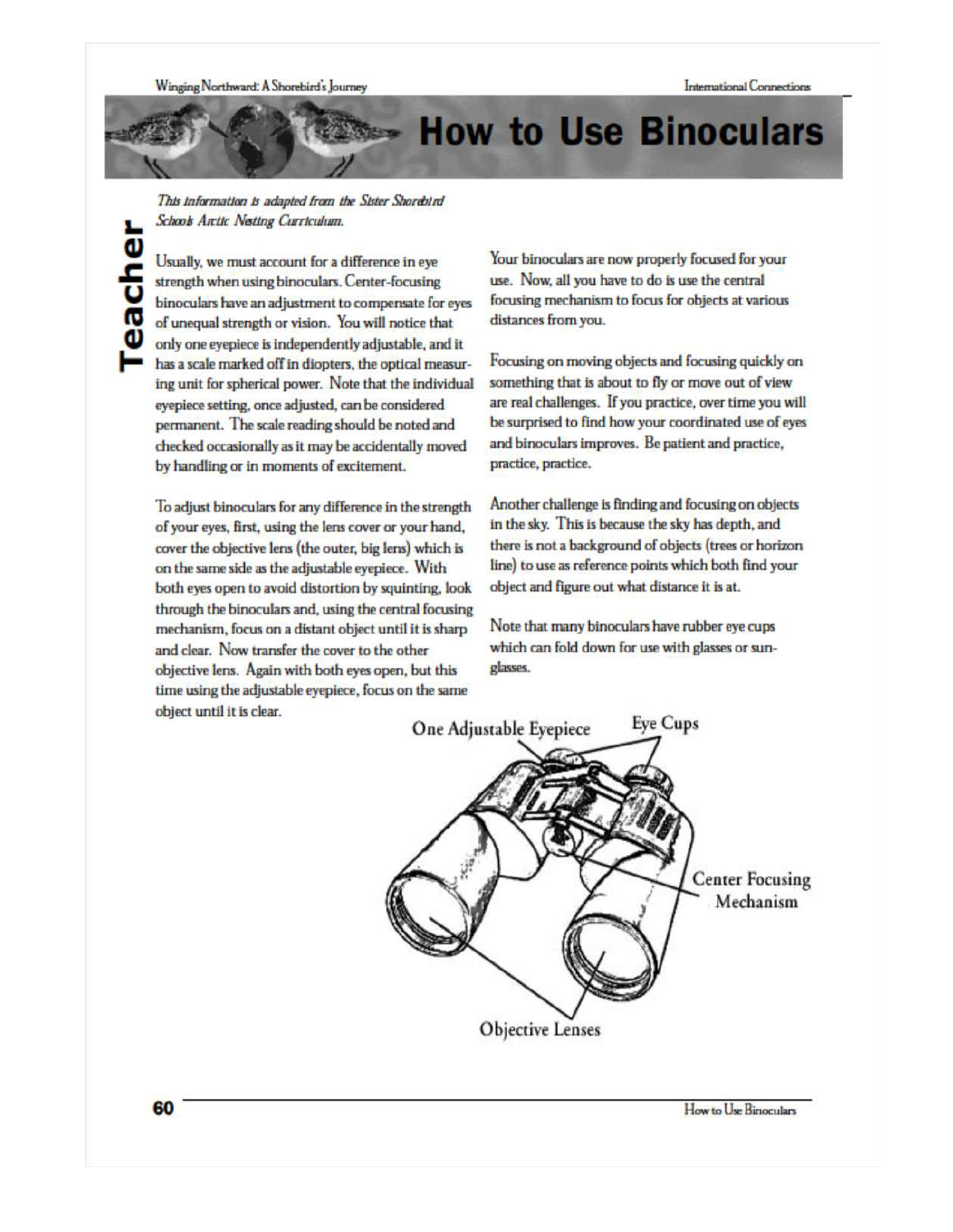# **Teaching a Student to Use a Compass**

Begin by teaching children the four basic directions: north, east, south and west. An easy way to help children remember these is to use mnemonic device, such as "Never Eat Shredded Wheat" or "Never Eat Soggy Waffles." Show children how each letter in the phrase stands for a direction (the "n" in "never" represents "north"), and teach them that the order of the directions in the mnemonic device is the same as the rotation of a clock's hands.

Show children a basic map, and Introduce the compass rose (a one-dimensional representation of a compass typically featured in the corner of a map). The compass rose marks both the four directions and the four intermediary directions (northeast, southeast, southwest and northwest). Provide opportunities to practice reading intermediary directions on the map.

Show children a compass and explain that it will always point to the north. Allow children to practice turning their bodies in different directions and moving the compass to various locations, noting which direction the compass points each time.

Practice finding directions other than north. South is the easiest to find, since it's simply the opposite of north. If you want to go south, you just go the opposite of the way the compass is pointing. To find east, go to the right of the direction the compass points. To find west, go to the left of the compass arrow. You can play a "Which Way?" game in which you have children take three steps in one particular direction, then three steps in another direction, and so on, ending in a special predetermined location.

Once children are proficient at reading basic maps and using a simple compass, they can combine the two skills and begin using the compass to get from one location to another. This can be done by creating imaginary treasure hunts or embarking on trips to "mystery destinations" in the car, or through other fun practice games.

One authentic way to practice compass-reading skills is in the car. Have children determine the direction the vehicle is heading at each turn, and also in the context of the trip as a whole. For example, you might ask, "If we have to drive east to get to the school, which way will we drive to get home?" With large groups of children, you may put students in pairs or triads and have them share a compass, completing activities together while you facilitate discussion

Read more: [How to Teach Children How to Use a Compass | eHow.com](http://www.ehow.com/how_4841689_teach-children-how-use-compass.html#ixzz1xg2eYsFm) [http://www.ehow.com/how\\_4841689\\_teach-children-how-use-compass.html#ixzz1xg2eYsFm](http://www.ehow.com/how_4841689_teach-children-how-use-compass.html#ixzz1xg2eYsFm)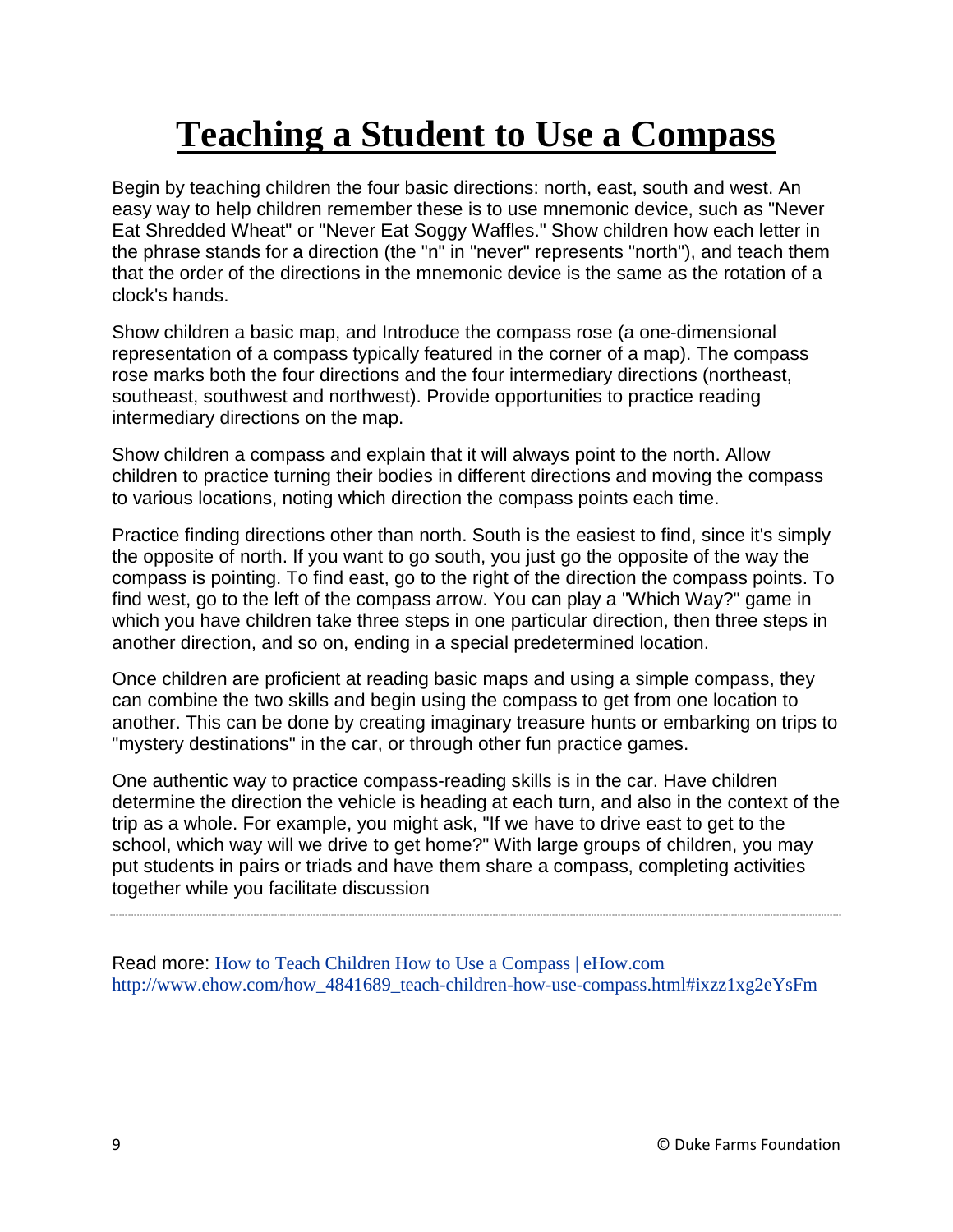

# **Plant Relationships**

# **Activity Sheet**

**Duke Farms (Adapted from Plants and Partners by the Missouri Botanical Garden) Living Habitats** 

## **Plant and Animal Relationship:**

## *An interaction between individuals of two different species in which:*

One living organism consumes another = Predation One individual gains its nutrition at the expense of the other = Parasitism One individual benefits and the other organism is neither helped nor harmed = Commensalism Both species receive a benefit = Mutualism

## **Complete the Chart using the definitions above:**

| Location                         | <b>Plant/Partner</b>                      | <b>Effect on</b><br><b>Plant</b> | <b>Effect on</b><br><b>Partner</b> | <b>Type of</b><br>Relationship | <b>Effect if one</b><br>partner<br>disappears |
|----------------------------------|-------------------------------------------|----------------------------------|------------------------------------|--------------------------------|-----------------------------------------------|
| <b>Hay Barn</b><br><b>Meadow</b> | Aster/bees                                |                                  |                                    |                                |                                               |
| <b>Hay Barn</b><br><b>Meadow</b> | Milkweed/<br><b>Aphids</b>                |                                  |                                    |                                |                                               |
| <b>Migration</b><br><b>Woods</b> | Acorn/<br><b>Squirrel</b>                 |                                  |                                    |                                |                                               |
| <b>Migration</b><br><b>Woods</b> | Lichen/<br><b>Tree</b>                    |                                  |                                    |                                |                                               |
| <b>Orchid</b><br>Range           | <b>Pitcher</b><br>Plant/<br><b>Insect</b> |                                  |                                    |                                |                                               |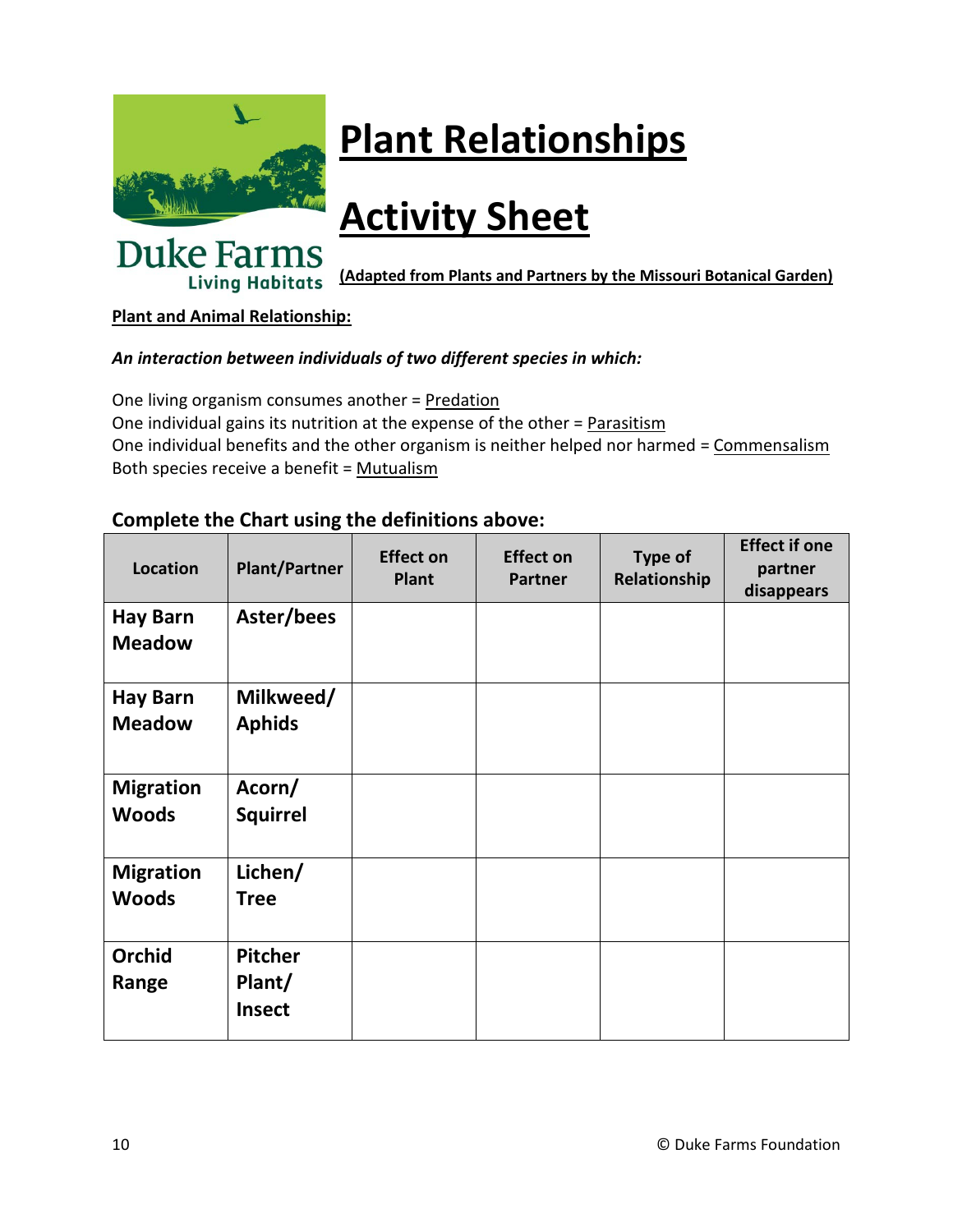## **Plant Relationships Activity Sheet**

*Match the definition to the vocabulary word and the vocabulary word to the proper example by drawing a line to each.*

| <b>Definition</b>                                                                       | <b>Vocabulary Term</b> | <b>Example</b>                                    |
|-----------------------------------------------------------------------------------------|------------------------|---------------------------------------------------|
| One individual<br>gains its nutrition<br>at the expense of<br>the other                 | <b>Mutualism</b>       | Lichen growing<br>on the bark of a<br>tree        |
| Both species<br>receive a benefit                                                       | <b>Predation</b>       | Bee pollinating a<br>flower                       |
| One living<br>organism<br>consumes another                                              | Commensalism           | Aphid eating the<br>fluids of a<br>milkweed plant |
| One individual<br>benefits and the<br>other organism is<br>neither helped nor<br>harmed | Parasitism             | Pitcher plant<br>consuming<br>insects             |

### *Label the picture with the type of Plant Relationship shown:*



\_\_\_\_\_\_\_\_\_\_\_\_\_\_ \_\_\_\_\_\_\_\_\_\_\_\_\_ \_\_\_\_\_\_\_\_\_\_\_\_\_ \_\_\_\_\_\_\_\_\_\_\_\_\_\_\_ \_\_\_\_\_\_\_\_\_\_\_\_\_

### *Describe any additional examples of Plant Relationships you see while hiking:*

| Predation:<br><u> 1980 - Jan Barbara, martin da shekara 1980 - Andrea Alban a Shekara a T</u>                                                                                                                                       |
|-------------------------------------------------------------------------------------------------------------------------------------------------------------------------------------------------------------------------------------|
|                                                                                                                                                                                                                                     |
|                                                                                                                                                                                                                                     |
|                                                                                                                                                                                                                                     |
| <b>Commensalism:</b> The commensalism of the community of the community of the community of the community of the community of the community of the community of the community of the community of the community of the community of |
|                                                                                                                                                                                                                                     |
| Parasitism:                                                                                                                                                                                                                         |
|                                                                                                                                                                                                                                     |